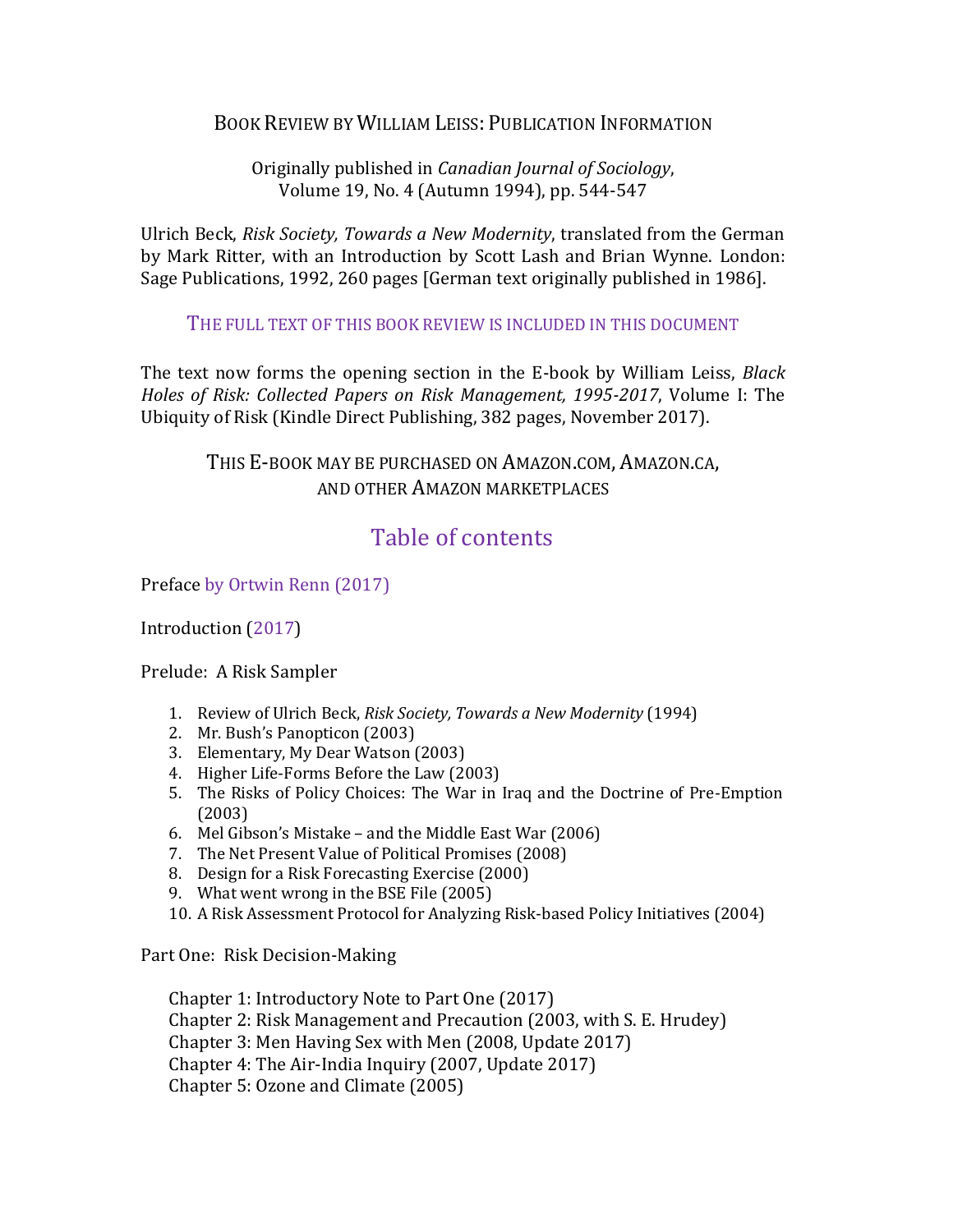Chapter 6: Why and When Decisions Fail (2005) Chapter 7: Smart Regulation and Risk Management (2003) Chapter 8: The Risk Amplification Framework (2003)

Part Two: Risk Communication

Chapter 9: Introductory Note to Part Two Chapter 10: "Down and Dirty" (1995) Chapter 11: The Evolution of Risk Communication Practice (1996) Chapter 12: Effective Risk Communication Practice (2004) Chapter 13: A Tale of Two Food Risks (2006) Chapter 14: Climate Change: A Guide for the Perplexed (2001) Chapter 15: Labeling of Genetically-Modified Foods (2003)

Part Three: Case Studies in Risk Management

Chapter 16: Carbon Capture and Storage (2009, Update 2017) Chapter 17: BSE in Canada (2010, Update 2017) Chapter 18: Chronic Wasting Disease (2017)

## BOOK REVIEW OF ULRICH BECK, *RISK SOCIETY*, BY WILLIAM LEISS

This is three books in one and only the intelligence and courage of the author holds them together, forging them into a single spirited essay on broad themes that has proved to be attractive to readers in its original language (it qualifies as an academic best-seller in Germany and already has gone through three editions) and will do so, albeit to a lesser extent, to the readers of this translation.

The three books are as follows: (1) a worthy contribution to the theory of industrial society and the concept of "modernity,'' situated within the long tradition that stems from Marx and Weber and runs primarily through Critical Theory; (2) a critique of the role of science and instrumental rationality in modern society that, like so many others, draws its inspiration from those two extraordinary works from the "Frankfurt School," *Dialectic of Enlightenment* and *Eclipse of Reason* (although the latter is not cited); and (3), a theory about a distinctive form of society, "risk society,'' that includes a specific perspective on the way in which we experience risks to health and the environment today. Given its wide scope Beck's book could only have been written in essay form, as a series of essentially declarative sentences -- *obiter dicta*, as it were --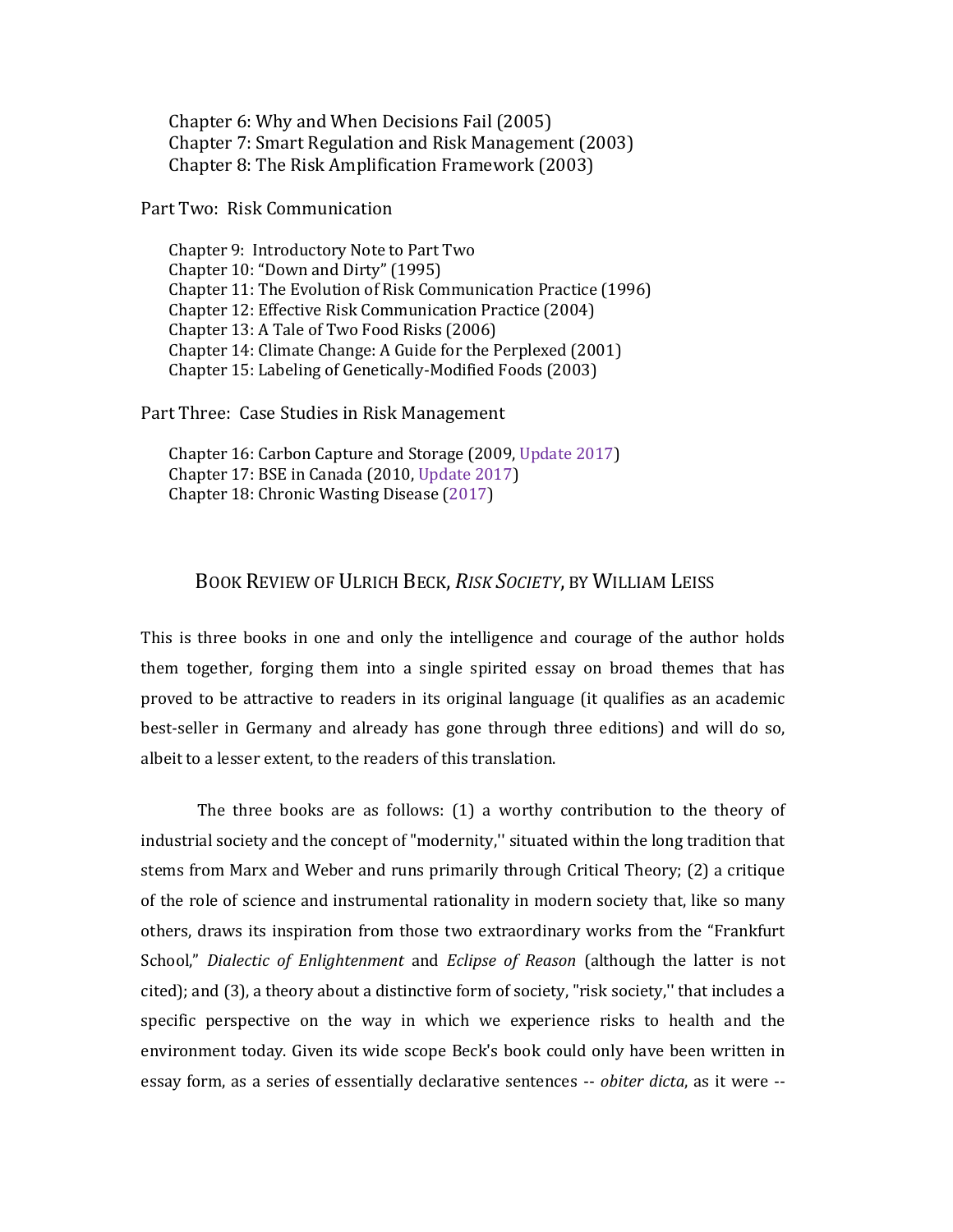that requires the reader to fill in the blanks and to accept a good deal on faith. In this style of presentation fragments from the empirical world can intrude only as illustration or example, which is assumed to be representative of the full picture.

Book number one, the theory of industrial society and the concept of "reflexive modernity,'' will have the broadest appeal and indeed, as the authors of the Introduction note, its perspective finds solid support in the analogous but independently formulated views of such a prominent authority as Anthony Giddens. The excellent point it makes is that the first full phase of industrial society (say 1800-1950?), with its radical transformations in so much of everyday life, concealed its heavy dependence on traditional social forms, particularly the maintenance of old gender and family roles. In its newer phase these forms are undergoing equally radical change: For example, as women enter the paid work force in great numbers and challenge the pervasive gender stereotyping still deeply entrenched there, within a larger context in which highly stratified class and status inequalities persist.

Beck names this the progressive "individualization of social inequality.'' Other changes are sketched here which have become more widely noted in the past few years, such as structural unemployment, the shift from full-time to part-time employment, and the erosion of lifetime job security in both blue-collar and white-collar occupations; all observers agree that these are momentous developments for the industrialized world, but like Beck, most are reduced to simple speculating about what it all means for the underlying longer-term economic and political development of these societies.

The second book, which pops up here and there in the text and receives one full chapter entitled "Science beyond Truth and Enlightenment?'' will have a more restricted appeal. The question-mark is well placed and indicative of the tentative nature of Beck's conclusions. For the sake of continuity in his chief thread of argument Beck in fact is required to contend that natural science also becomes "reflexive,'' as it is "dethroned'' because its "monopoly'' on truth is challenged. Here the lack of detail and example begins to tell. If the concern here is to attack (again) the philosophy of "scientism,'' which I understand to be the unsupportable claim made by some advocates of the natural sciences, to the effect that these provide the only solid basis for true knowledge in all domains, then fine, I and others can accept this.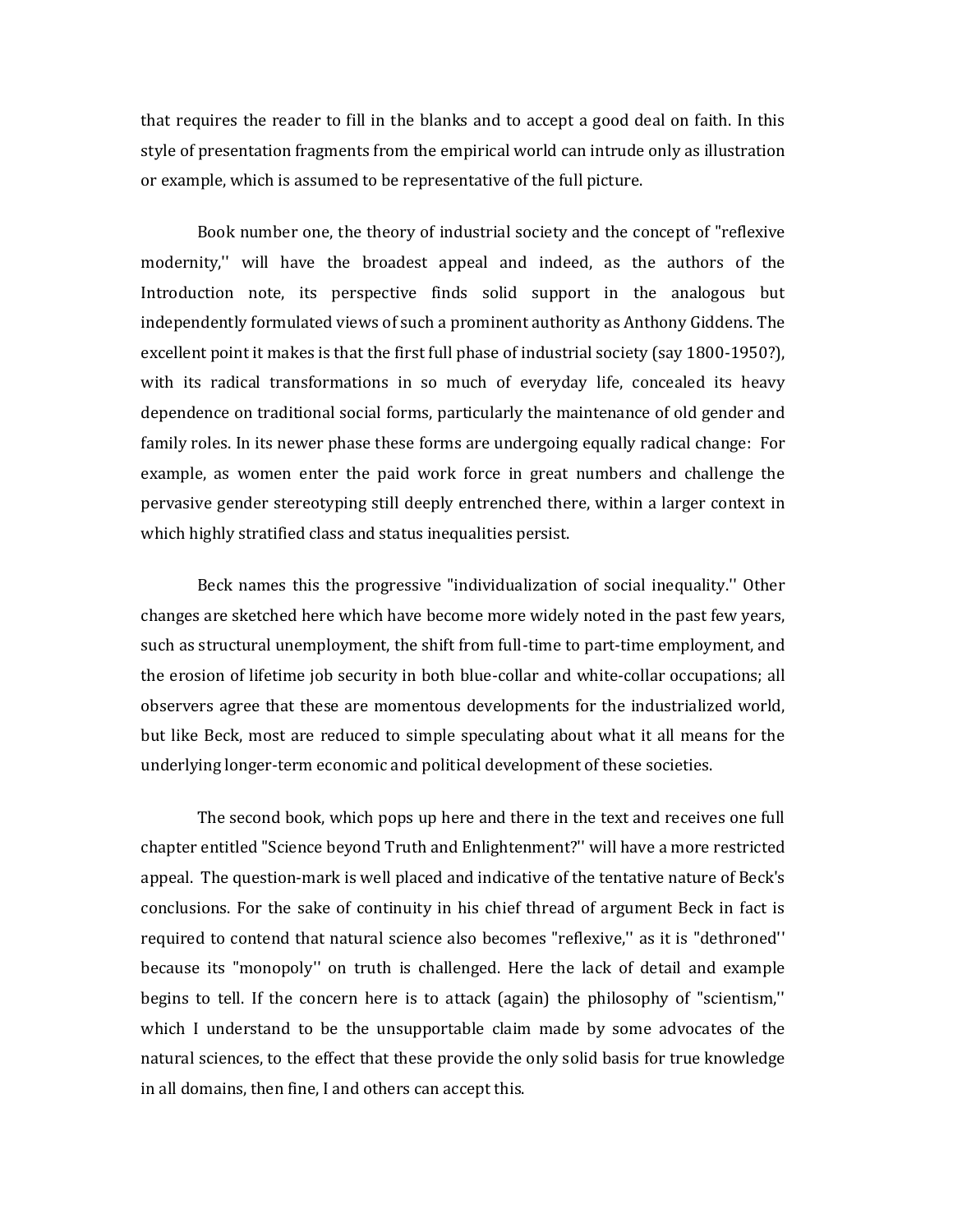And if the concern is to undermine the practical effect of scientism in society, which is the claim that the practitioners of science ought to occupy a privileged position with respect to political decisions about the management of risks and other things (the contemporary variant of the old technocracy), then fine, I and others can accept this too. Yet in Beck's book, as in others in the same tradition (Jürgen Habermas, too, wrestled with this problem before giving up), there always seems to be more to the questioning of science, and, in the end, the reader is hard-pressed to know what it is. Beck ends by calling for a new "pedagogy of scientific rationality,'' but it is impossible to tell what this would accomplish or even why we need it.

The third book is the most curious but in some ways the most innovative. Beck was well ahead of his time in calling attention to the importance of the concept of risk and the practice of risk management as essential features of modern society, and he is to be congratulated for his foresight. Developments since he first completed his work have confirmed his view of that importance, and there is little doubt that in the future the centrality of risk debates will be amplified steadily. But he wants to do much more, and if there is a failing here, it may be one that is inherent in German social theory, namely to wish to transmute every newly discovered sociological phenomenon into the latest chapter of the world-historical dialectic (the French seem to do the same with psychological phenomena).

Beck writes: "Risk may be defined as a systematic way of dealing with hazards and insecurities induced and introduced by modernization itself'' (21). And: "In contrast to all earlier epochs (including industrial society), the risk society is characterized essentially by a lack: the impossibility of an external attribution of hazards. In other words, risks depend on decisions, they are industrially produced and in this sense politically reflexive'' (183). Now, the very important point here, where we can agree with Beck, is that industrial society marks a transition, a watershed in human history, in fact, from a human condition where naturally occurring hazards (disease, flood, famine, and the like) -- along with socially determined hazards such as invasion and conquest, regressive forms of thought and culture, and rigid class structures – molded the fate of individuals and groups, to one where increasingly our fate is bound up with risks that are deliberately undertaken – for the sake of benefits conceived in advance, by means of our technological mastery over nature. So far so good. Thereafter the argument gets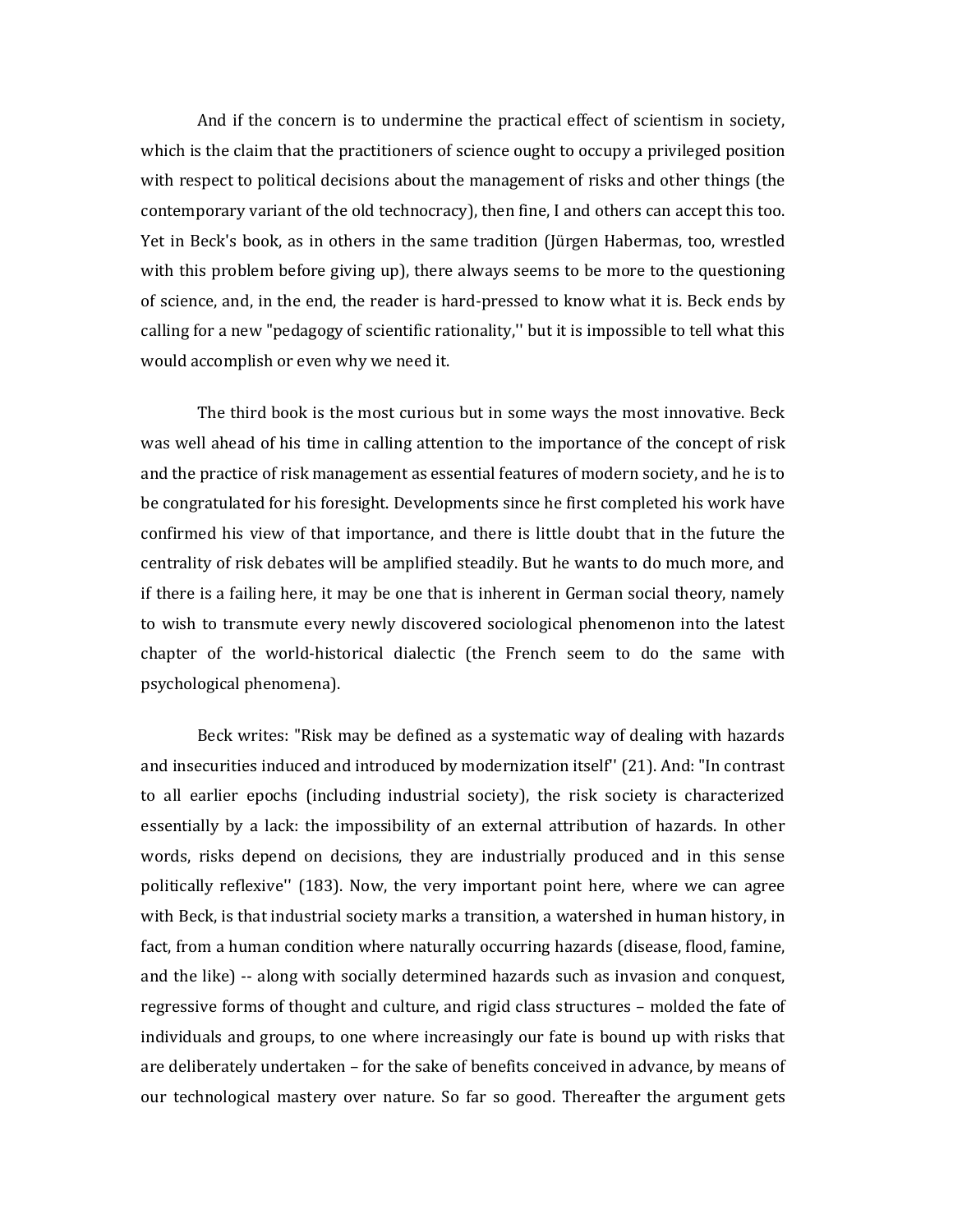murkier and the reader is never quite sure whether for Beck it is the nature of risk or of society which has undergone the change.

There are a number of specific and very important confusions in the text. (1) "Natural'' versus technological or artificial: Surely in the age of AIDS we must confess that we are still subject to hazards originating in nature. (2) On the same theme, on a "new'' risk such as "pollutants in foodstuffs'': In industrial society, on the whole and on balance, the food supply is far safer than it was previously, since we are protected against potent, naturally occurring toxins. (3) Still on the same theme, now in terms of the alleged novelty of the global dimension of risk: It is estimated that the volcanic explosion of Mount Pinataubo in the Philippines put an amount of particular matter in the atmosphere equal to that attributable to the entire world history of industrialism to date. So? (4) Risks and benefits: whatever happened to the latter? Did Beck just forget to write about them? (5) The "toxic threat'': average life expectancy in the industrial world continues to increase. There are particular threats, to be sure, but does this rather visible marker of human welfare count for nothing? (6) "Acceptable levels'' of risk: goods such as pesticides and drugs (antibiotics) and many other useful chemicals (e.g., chlorine) are toxic by nature and design and depend for their utility on our being able to specify acceptable levels of exposure to humans, other animals, and the environment (64-9).

There are many other objections which could be made to this whole section, which has all the overtones of an irrational "zero-risk'' mentality that is unworthy of (and probably unintended by) the author. These examples could be multiplied indefinitely.

The main problem is not just sweeping generalizations and a lack of balanced illustrations, but a lack of clarity about the target. I think that Beck wants to write a diatribe against risk management, in particular, against risk management as too many risk experts wish to practice it, namely, as an exercise in bureaucratic rationality, technocracy, and contempt for the public perception of risk. And if this is what he wants to attack, I and others can agree with him (although the situation is changing). But what he actually does is give us a one- sided, highly selective account of the mismanagement of a few technologically induced hazards, an account which simply cannot be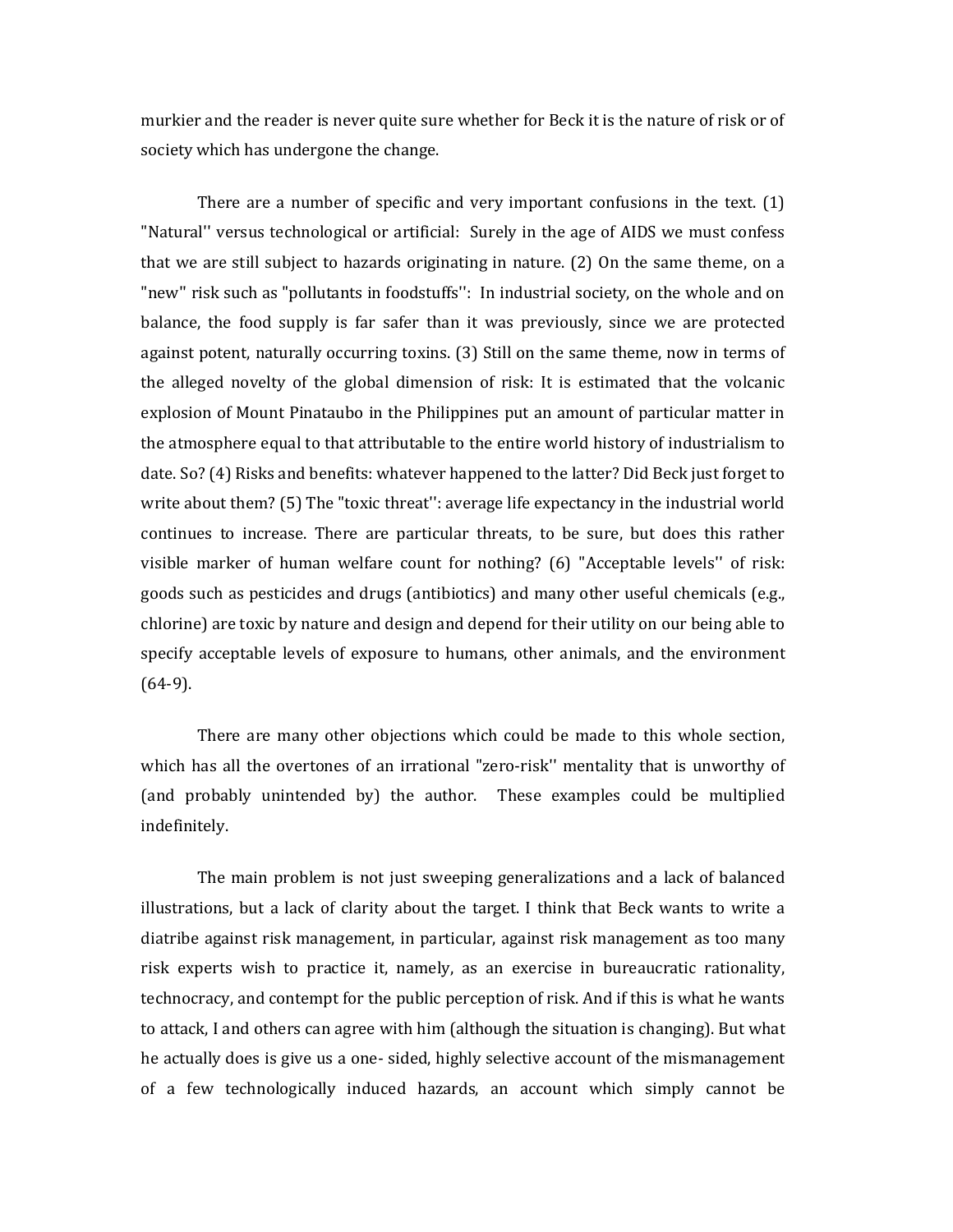generalized. Yet more serious is the fact that Beck overlooks another dimension almost entirely (except for a few passing references without comment, for example on automobile fatalities), namely, voluntarily induced risks.

There is not a single mention of tobacco use, the single gravest risk to health in the industrialized world and a fast-rising candidate for this status even in "developing'' countries as poor as China. Individuals have become aware of the magnitude of this risk only thanks to the science of epidemiology, which helps us to overcome the intuitive deception induced by the long latency period (20 years or more) for lung cancer and the other fatal diseases caused by tobacco use. (In industrialized countries it accounts for ten times the mortality of the next leading cause of death, which are traffic accidents.) Is this not a "toxic threat'' of massive proportions? And yet this whole category of risk does not fit comfortably into the superstructure of the author's design and indeed threatens to explode it.

We should expect so adept a thinker as Ulrich Becker to seek to persuade the reader that indeed he has written one book and not three, and he does not disappoint us (153-4), for he maintains that both risk and individualization exhibit their unity as dimensions of the "reflexive modernization of industrial society.'' This is the logic: in the second phase of industrial society individuals are freed from their unselfconscious immersion in traditional group determinations and are challenged to come to terms self-consciously with (i.e., reflect on) their unmediated relation to society. At the same time, the formerly latent dimensions of producer-driven industrial risks are brought out into the open and can be apprehended for what they are, that is, as problems that (a) are formally constituted in scientific terms and (b) are a "new source of conflict and social formation'' (99). There is a nice kernel of truth here, but it is insufficient to make anywhere near as sumptuous a meal as Beck would like.

In this book, the whole is less than the sum of its parts: the main reason is, I think, that Beck has not thought through his perspective on risk with sufficient care, nor has he devoted enough time and effort to presenting a balanced account of the tradeoffs between risks and benefits in industrial technologies. (Many of these become enormously complicated affairs, especially when controversies over scientific risk assessments erupt, and they can require elaborate case study treatment.) In view of the